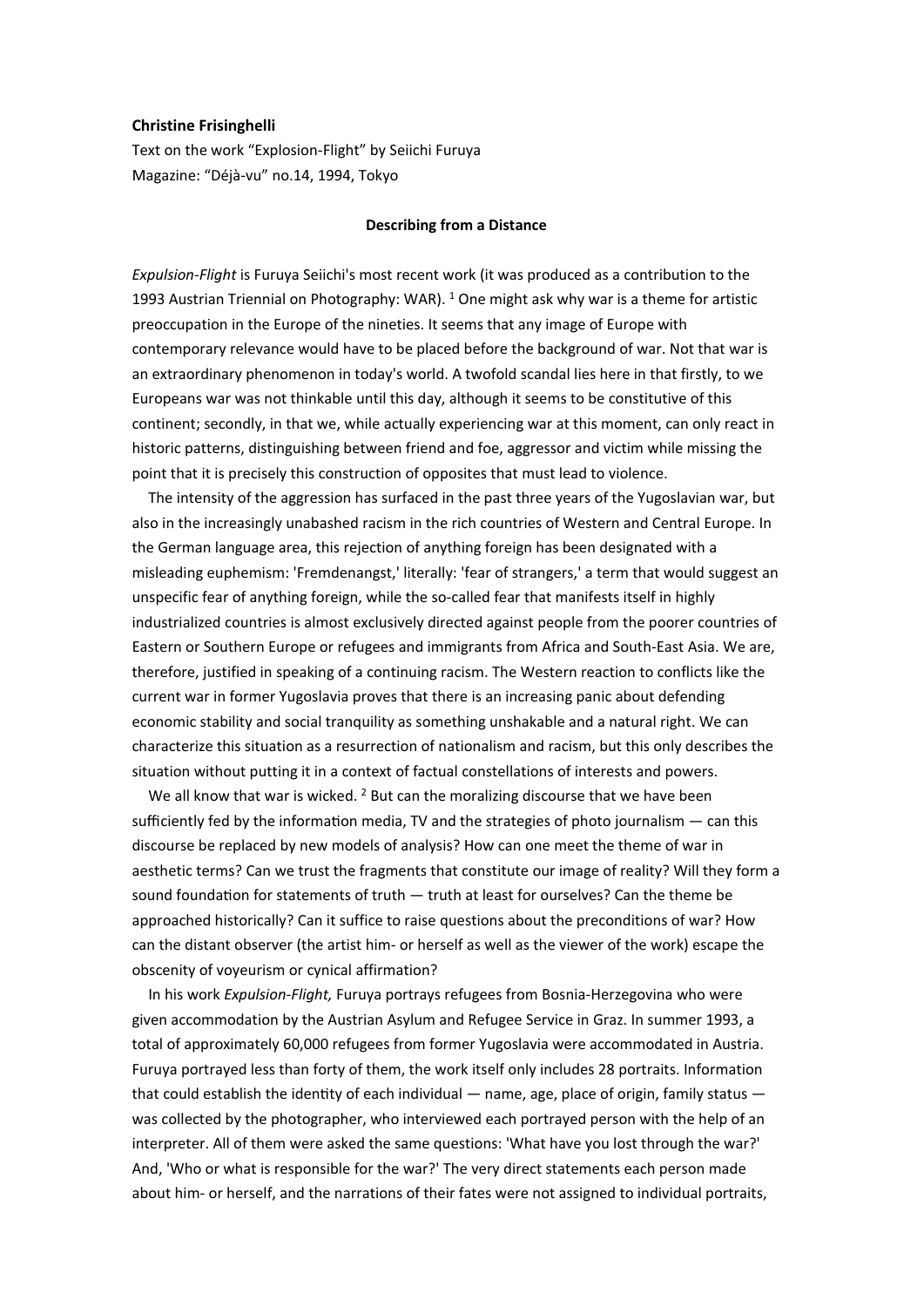but all of the answers to the questions were written together on text sheets complemented by a map of the Republic of Bosnia-Herzegovina. The text sheets and the portrait photographs were the same format (40 x 30 cm) and had the same yellow background as the portrait photographs. The approximately life-size portraits were arranged on the wall in no apparent order, but viewers soon recognized the outline of the territory of Bosnia-Herzegovina: this map with its triangular, heart-shaped outline has been published again and again in recent years in various segmentations representing the innumerable suggestions as to how to split up the country as an alleged precondition of peace. Only its outer borders have remained more or less unchanged.

All of this information forms a background text, but it cannot be related to any individual person: this methodical decision allows Furuya to refer to the position of each individual within a group of indefinite size. At the same time, the viewer's interest in the exemplary individual fate of the victim — which could be the object of his projection of compassion — is made manifest but not satisfied.

What, then, is the position of the other in Furuya Seiichi's work Expulsion-Flight? How is the victim represented? After all, the photographer actually stands face-to-face with the person portrayed, he has chosen the persons he is facing and has placed him or her in a context that defines the person's identity. This fact distinguishes Furuya's position from that of a Christian Boltansky in whose work the identification of persons or the classification of any group takes place in a quite different way: 'Dead Swiss,' 'Children who are looking for their parents<sup>13</sup> or the people depicted in the book Sans-Souci ― in Nazi amateur photos, retained and published in the format of a family album ― these are categories defined by the origin of the photographs themselves: the images are always taken from an existing archive, from publications, in any case from a pre-defined body of material and from an existing context. The artist's work consists in selecting his material and accentuating his categorization. The challenge to the viewer is to bring his or her own story into the work.

Another position is that of the New-York-based Chilean artist Alfredo Jaar. Central to his work is a preoccupation with Third World problems. Working on themes comparable to that of Expulsion-Flight, he recently tried to deal with the predicament of Vietnamese asylum seekers in Hong Kong. His is always a dual strategy. In the course of his research he collects material, compiling his own extensive photographic archive. In a second stage, the work itself is created. In this process of selection and formation, the image material is reduced to a small number of individual pictures that gain importance through selection and whose convincing power opens up an emotional approach to the work.<sup>4</sup>

For Furuya Seiichi, the fact that he has crossed the borders of Japan (which, by the way, has no artificial, abstract borders) and left his country, raises questions about belonging, about being different and about the limitations of any cultural system  $-$  questions that have kept recurring in his work.

In two of his earlier works (that have meanwhile become historical because of political changes in recent years), Furuya tries to analyze the phenomenon of the border: in National Border (1980-1983) and in Limes. Images of the Protection Wall in East Berlin, Capital of the GDR (1985- 1988). Both are serial works. The images are complemented by titles or short captions. In National Border, for instance, Furuya describes various locations along the border between Austria and its neighboring countries Yugoslavia, Czechoslovakia and Hungry. The images as such do not visualize an actual drama; most of the photographs show landscapes, often buildings, and hardly ever people. From texts assigned to the images, the viewer learns about events in these